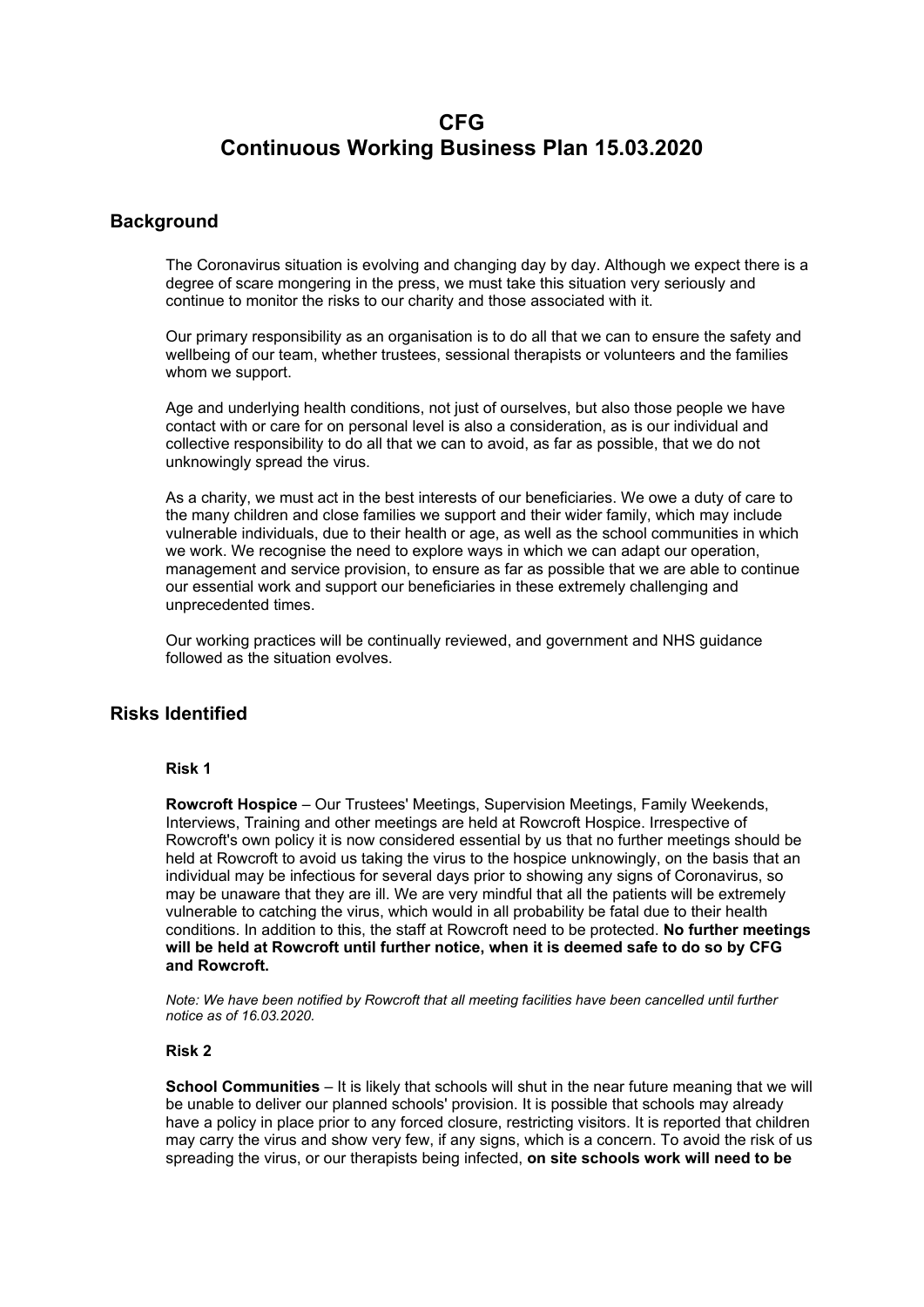#### **suspended immediately until further notice, to be recommenced once it is deemed safe to do so by the respective school and CFG.**

Note: 16.03.2020 We have just finished the 3 school's groups this term. The 3 groups scheduled for the Summer term will be postponed until the next academic year. Our intention is hold those 3 groups in the Autumn term (Coronavirus permitting) and arrange 3 further groups in each of the Spring and Summer terms to catch up subject to securing *funding.*

#### **Risk 3**

**Families** – It will not be known at the time of any visit whether any therapist or family member is infected with the virus. As meetings are held in confined spaces, for the safety and well being of everyone concerned, **home visits/face to face meetings will be suspended immediately until further notice, to be recommenced once it is deemed safe to do so by CFG.**

#### **Risk 4**

**CFG Team** – Torbay, where much of our work is based, has unfortunately been a "hotspot" of the Coronavirus outbreak so far in the UK. All individuals are reminded of the importance of protecting oneself and safeguarding against infection. Although highly infectious, there are ways in which we can protect ourselves, and we would urge everyone to follow the government and NHS guidance available online in this regard. We each have a responsibility to ourselves, our family and friends and each other. The less contact we have with others, the less chance we have of catching the virus. **If anyone has any symptoms (whether or not confirmed as Coronavirus) or has had contact with someone suspected or confirmed as having Coronavirus, please advise your line manager and follow the government's advice on self-isolation.**

**Risk 5**

#### **CFG's Reputation**

We need to ensure that we give a clear message that we are working differently to adapt to current circumstances and haven't ceased working. We are still here to actively support our beneficiaries. We need to ensure that everyone connected to CFG is reassured. **We need to cascade that message down: -**

**Trustees – Lead Therapist – Sessional & Volunteer therapists – beneficiaries and referrers.**

# **Proposed Adaptations**

It is vital that we continue to support our existing and future beneficiaries. It is highly important to realise that we are not seeking to withdraw our support of any children, families or schools and are merely seeking to adapt the ways in which we operate, manage our charity and deliver our services so that we can do so safely for the duration of the Coronavirus outbreak. Our primary concerns are the safety of those connected to our charity, managing our charity's reputation and ensuring the continuity of our work.

#### **1. Management**

#### **Trustees' Meetings & Sub-committee Meetings**

These will be conducted remotely by Skype/email/phone on the dates already agreed. If necessary, additional meetings may be required, and if so, those expected to attend will be notified by email. As always, please do your best to be available when required. We need to keep CFG operating as efficiently and effectively as possible.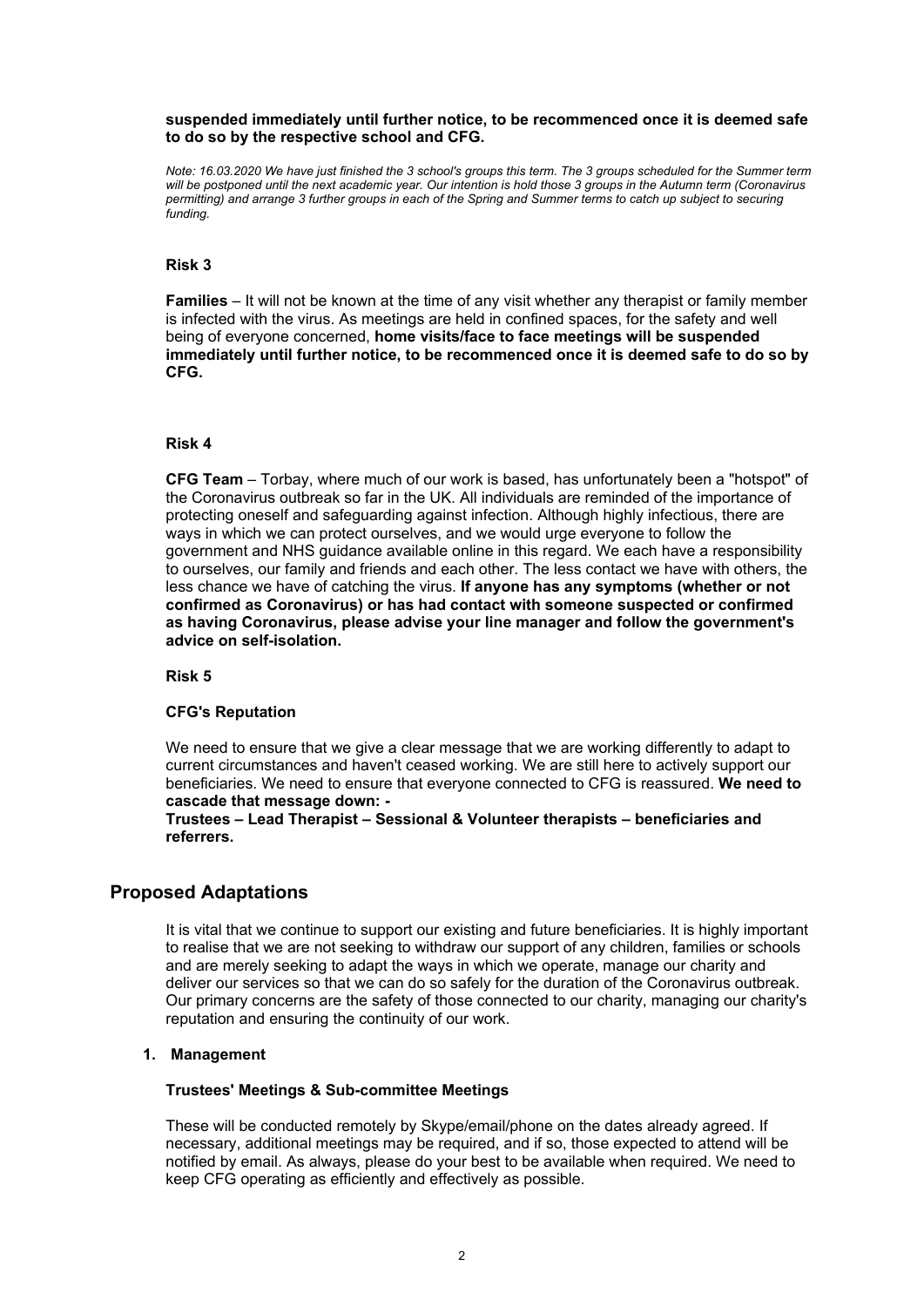#### **AGM 2020**

This is currently scheduled to take place at Rainbow House, Rowcroft Hospice on 11 May 2020.

Action: - We will need to cancel the booking of the meeting room if that has been made. Action: - Rearrange the AGM; perhaps holding a private AGM to approve the Annual Accounts followed by an Open Evening later in the year, along the lines of our AGM last year.

#### **Supervision Meetings**

**Francesca's Supervision** – Sue Newman to continue to have supervision meetings with Francesca, but **to be carried out remotely until further notice.**

**Individual Supervision** - Francesca to continue to conduct individual supervision meetings with therapists, but **to be carried out remotely until further notice.**

**Therapists' Group Supervision** – Francesca to continue this **remotely by Skype** or if this is not possible then by individual phone calls, until further notice.

Action: - Francesca to look in to whether group supervision achievable by Skype or make alternative arrangements.

### **Training**

Any training we are due to receive will need to be postponed until further notice, to be rearranged once circumstances permit.

Action: - Francesca to contact any providers who are due booked in to deliver training.

### **Sister Charities – Collaboration**

Our sister charities will be facing the same challenges as ourselves and it would be good to share ideas as to how we are all coping and what we are doing to protect ourselves and our respective charities in these unprecedent times. We anticipate that the sister charity meetings will have been postponed until further notice, however, it would be advantageous for us all to collaborate and support each other at this time.

Action: - Francesca to contact sister charities.

#### **Fundraising**

This will continue as before, with Paul Courtney, to maintain our income stream. Any local fundraising initiatives are encouraged and will be considered on an ad hoc basis.

#### **Expenditure**

It is not anticipated that our expenditure will increase for the foreseeable future due to Coronavirus. There may be an increase in deaths because of Coronavirus, but any new referrals will be provided with telephone support during this interim period and would not generally be worked immediately. We will not be holding our April weekend and July's will be reviewed closer to the time, as to whether we need to postpone that one too. It may be that we have weekends bunched together later in the year, when we are able to hold them. As the weekends are our greatest expense generally, our expenditure in this quarter will be less than anticipated. However, we will hold the weekends in the future, so it may mean that future expenditure is increased, once we have resumed normal working arrangements.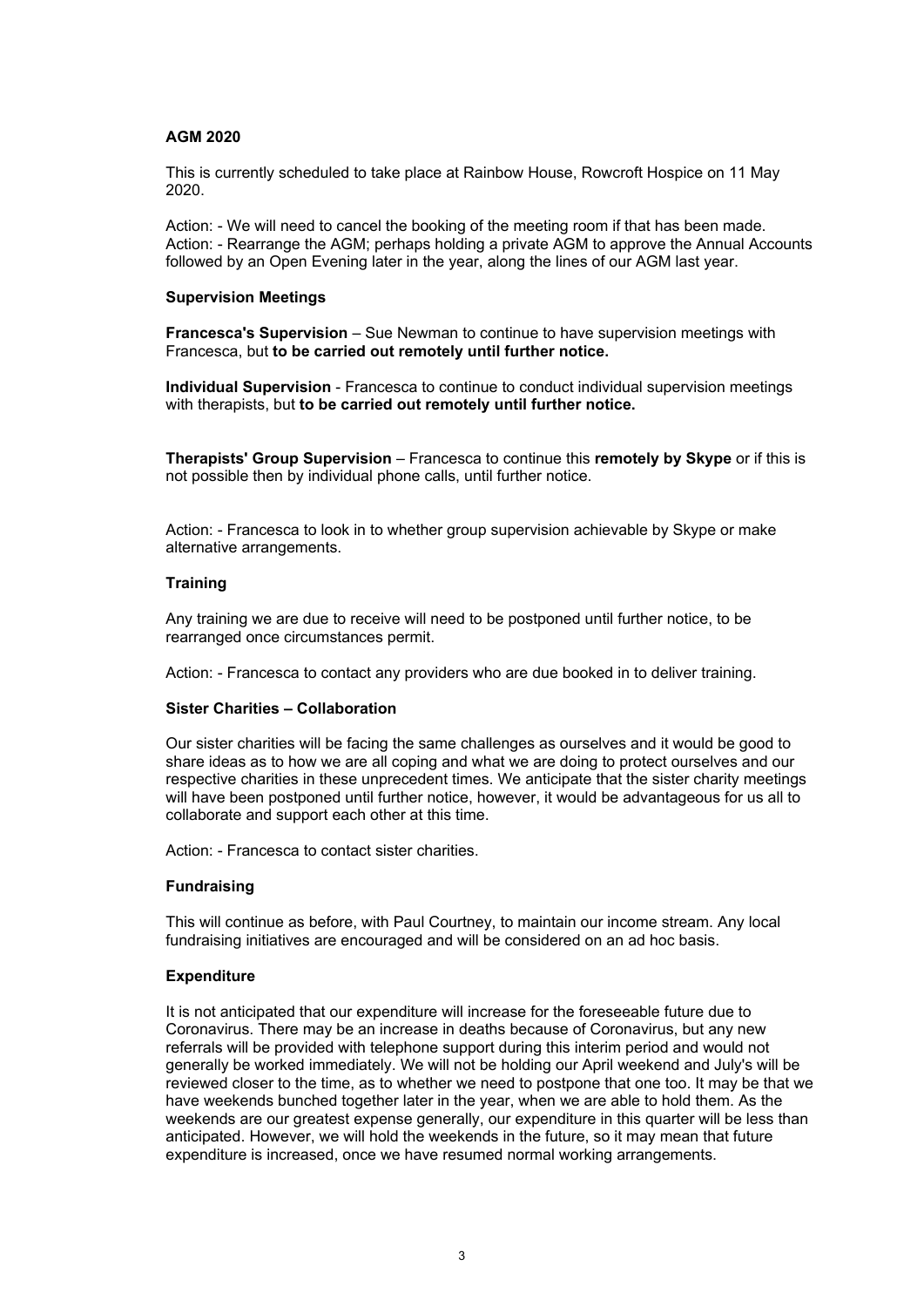It is also likely that our Schools work will need to be postponed, so again there may be a bunching of this work and therefore associated expenditure later in the year.

#### **Future demand for Service**

Looking ahead, it is likely that demand for our services will increase rather than decrease, particularly if there is a higher than usual death rate this winter. We will need to be mindful of this and continue to recruit further volunteer therapists to assist our sessional therapists.

#### **Social Media**

The quickest way of delivering our message that we are still here to support our beneficiaries is through or Facebook page and website. Steve is currently away, but perhaps we can contact him to update our Facebook page/website.

Action: - SH to text Steve.

#### **2. Delivery of Service**

#### **A. Core Family Work**

**New Referrals** – These will continue to be received by telephone/letter by Francesca Raymont, who will carry out the initial assessment and allocate each family to a sessional therapist and volunteer therapist, as usual. Explanation will need to be provided as to the support we are providing by telephone until visits can commence. It is not possible to provide any time scales at the moment as to when this might be and so if the new working regime is to continue beyond our expected timescale for starting work with a family, additional telephone with the sessional therapist may be required to help support the family.

#### **Families we are currently working with**

We will need to continue to support families by telephone. We envisage this will entail the sessional therapists agreeing times to speak to the family, as they would agree times to visit. It may be appropriate for the sessional therapist to speak to all or several members of the family individually if they do not have a loudspeaker facility or if privacy is required. It may be necessary for support to be given by telephone on several occasions whilst we are not able to undertake home visits.

We will not be able to arrange any weekend work until further notice, and perhaps when we are in a position to offer weekend work (when it is deemed safe to do so) we will combine the families who are due to attend our April and July weekends, depending on numbers.

All our sessional therapists are highly experienced, and we will rely on them to deliver the support our families need. In order to keep our volunteer therapists engaged and, in the hope, that we will be able to revert to normal working practices in the not too distant future, sessional therapists should update the volunteer therapists where possible in the absence of face to face meetings.

It is imperative that contemporaneous notes are kept of all phone call support and are properly filed, so that we have a complete record of the advice given.

Therapists must still be mindful of our safeguarding requirements and be alert to any safeguarding issues whilst in telephone contact with our families and follow our safeguarding policy in respect of reporting any concerns. Please ask Francesca if you are unsure as to what our requirements are.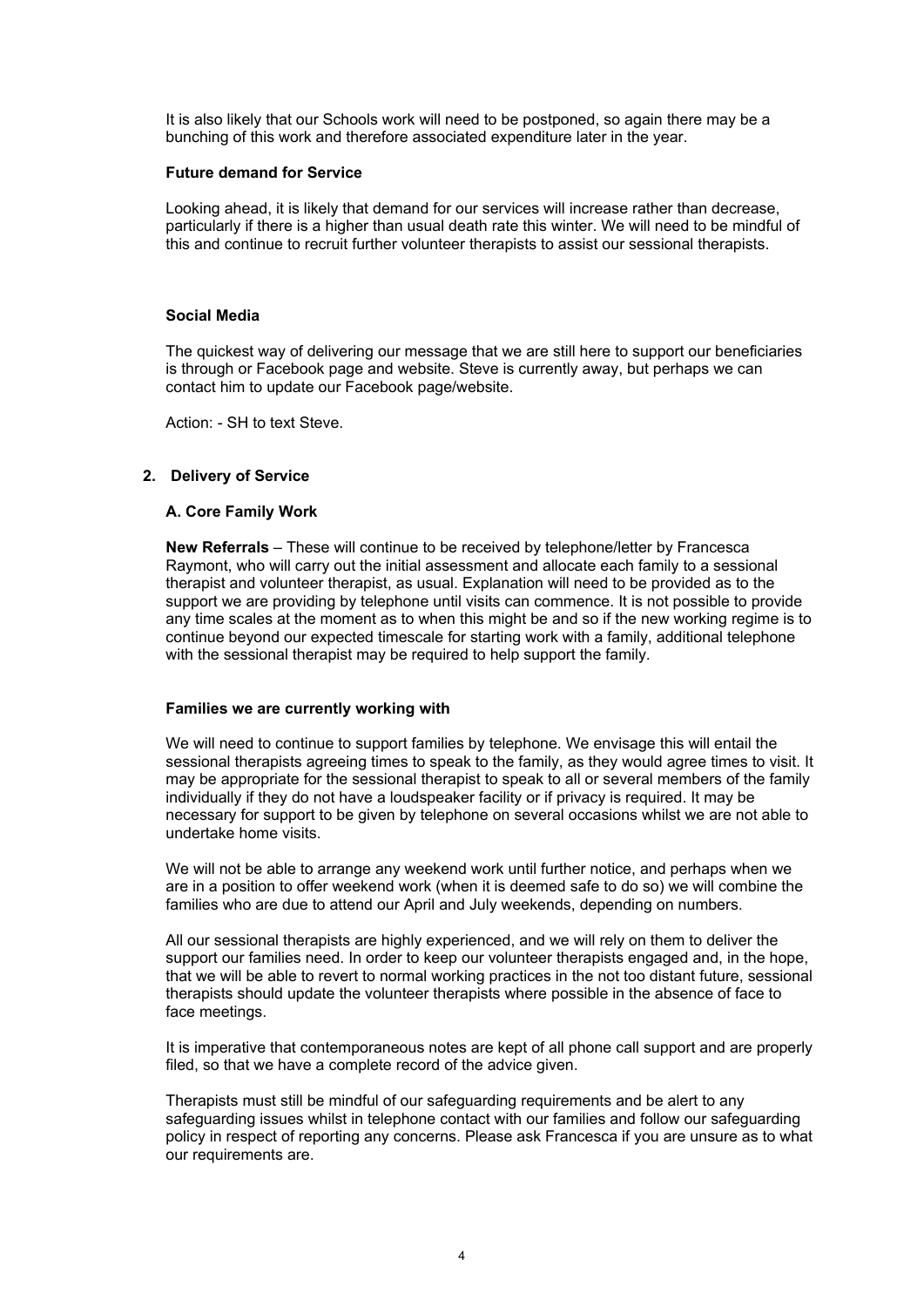Action:- Francesca to provide reassurance and explain our new working regime to the sessional and volunteer therapist and provide reassurance that the sessional therapists will be paid for the time they spend providing telephone support and will be reimbursed for telephone calls (claim for expenses to be made).

Action:- Francesca to review each family with the appointed sessional therapist and agree a plan for support for each family, dependent on how advanced the family is in to our work, the type of support they are receiving (Tier 1, 2 or 3) and the family's need for support.

Action: - Rainbow House booking for our April weekend to be cancelled. Retain July's booking until further notice in case it is required.

Action: - Francesca to explain our new working regime to referrers to provide reassurance.

#### **B. Schools Work**

#### **Schools we are currently working in**

We have just come to the end of the sessions in 3 schools we have been working in this term, which is fortuitous.

#### **Schools we have arranged to start work with next term**

We will need to contact the schools we have arranged to work in next term immediately, to communicate our decision to suspend our work, to be continued once circumstances permit. This will mean that we will probably need to delay the delivery of our work until the next academic year, as it seems unlikely we will have time to fit the work in before the end of the Summer term, but we would need to keep this under review. We would need to say that they will not lose the support and we will deliver it as soon as possible. We could offer telephone support to individual children/young people or indeed the pastoral staff if required.

#### Action: - Francesca to contact schools

Action: - Francesca to notify sessional therapists involved and agree delivery of any interim support required for pupils or staff.

#### **C. Training/Talks**

Any training or talks we are due to deliver will need to be postponed.

Action: - Francesca to contact organisations to rearrange.

#### **D. Summer Social**

We will need to review whether our Summer Social, scheduled to take place at Pennywell Farm in June, will be able to take place. No doubt Chris Murray will be fully aware of the situation and for now we just need to monitor this as the situation progresses.

## **Conclusion**

The situation with Coronavirus is changing on a daily basis, so we will need to keep our proposed working plan, once agreed, under constant review. It is intended as a working document and will need to evolve as the Coronavirus situation develops, not just locally, but worldwide.

We are all in unprecedented territory, so any ideas or thoughts anyone has or hears about, whether from a volunteer, therapist, school, family or other connection, please let the trustees know!